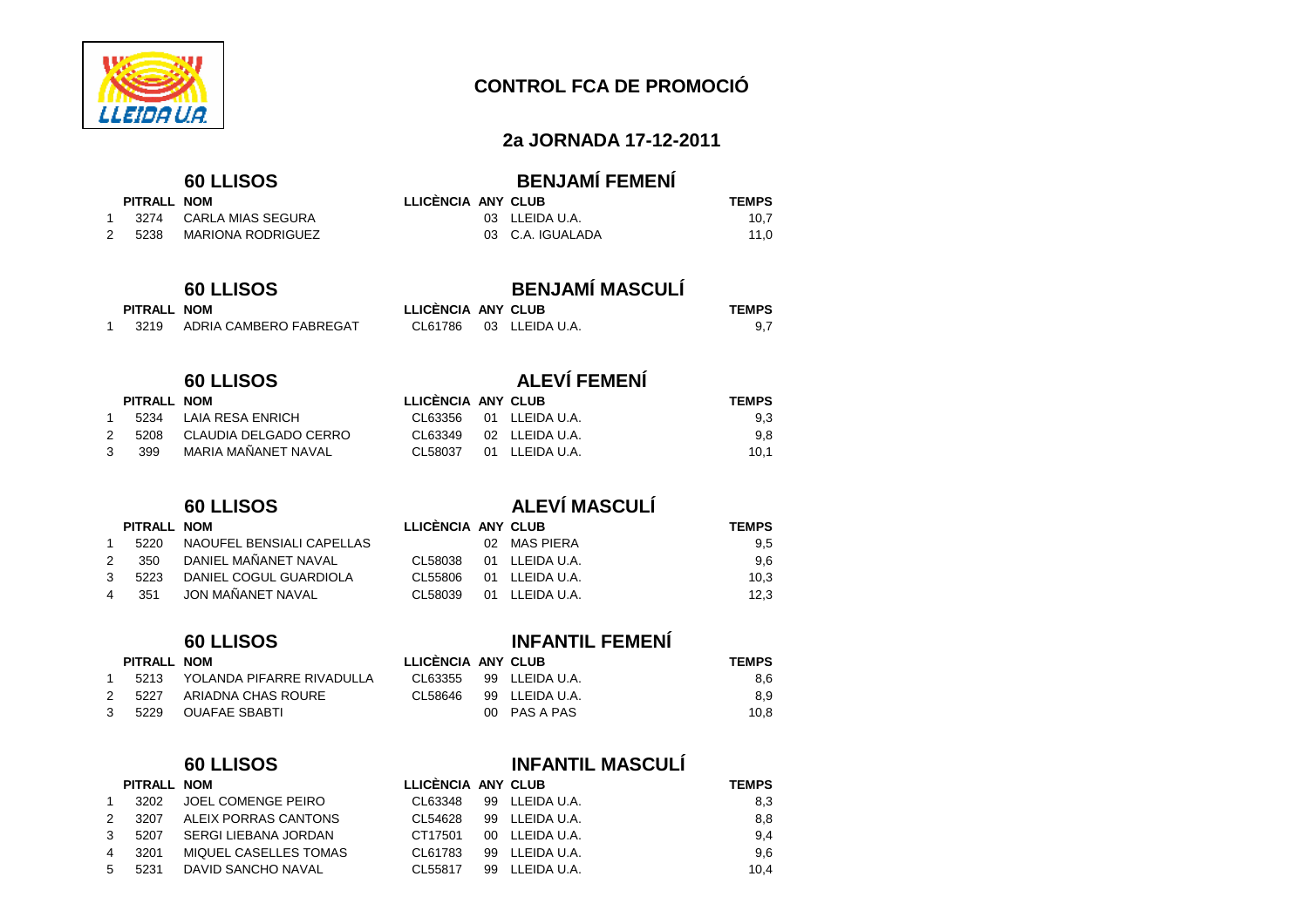

### **2a JORNADA 17-12-2011**

|    | PITRALL NOM |                         |
|----|-------------|-------------------------|
| 1  | 5211        | NURIA CASTELLS GASA     |
| 2  | 5237        | AMAIA ALDABO LEGORBURU  |
| 3  | 5212        | NATALIA CAELLES GRAMUNT |
| 4  | 5218        | SARA BENSIALI CAPELLAS  |
| -5 | 5210        | SAIDA MACHO FILLAT      |

|    | .    |                              |
|----|------|------------------------------|
| 1  | 5240 | <b>MARC BLANCH ABADIA</b>    |
| 2  | 5215 | VICENÇ PULIDO TORRALBA       |
| 3  | 3191 | <b>JORGE MELENDO ARRUFAT</b> |
| 4  | 5217 | ORIOL BERTRAN MARTI          |
| .5 | 3194 | LLUIS ROPERO TAPIA           |
|    |      |                              |

| <b>PIIRALL NOM</b> |                                |  |
|--------------------|--------------------------------|--|
|                    | 1 3192 DANIEL MORCILLO JIMENEZ |  |
| 2 5206             | MARC LIEBANA JORDAN            |  |
|                    | 3 5216 PAU VIVES MASSANA       |  |

| <b>60 LLISOS</b> |  |
|------------------|--|
| .                |  |

# 1 5236 PEDRO DEOBARRO

2 5225 ALBERT BALCELLS GARRIGA

|               | PITRALL NOM |                       | LLICI           |
|---------------|-------------|-----------------------|-----------------|
| $\mathbf{1}$  | 399         | MARIA MAÑANET NAVAL   | CL <sub>5</sub> |
| $\mathcal{P}$ | 5208        | CLAUDIA DELGADO CERRO | CL <sub>6</sub> |

|   |             | <b>60 LLISOS</b>        |                    |    | <b>CADET FEMENI</b> |              | <b>VENT</b> |
|---|-------------|-------------------------|--------------------|----|---------------------|--------------|-------------|
|   | PITRALL NOM |                         | LLICÈNCIA ANY CLUB |    |                     | <b>TEMPS</b> | $+5.7$      |
|   | 5211        | NURIA CASTELLS GASA     | CL61790            | 98 | LLEIDA U.A.         | 8,4          |             |
|   | 5237        | AMAIA ALDABO LEGORBURU  | CT17495            | 97 | LLEIDA U.A.         | 8,4          |             |
| 3 | 5212        | NATALIA CAELLES GRAMUNT | CL63345            |    | 98 LLEIDA U.A.      | 9,2          |             |
|   | 5218        | SARA BENSIALI CAPELLAS  |                    | 97 | C.A. IGUALADA       | 9,3          |             |
|   | 5210        | SAIDA MACHO FILLAT      | CL63352            | 98 | LLEIDA U.A.         | 9,6          |             |

|     |             | 60 LLISOS S-1              |                    | <b>CADET MASCULÍ</b> |              | <b>VENT</b> |
|-----|-------------|----------------------------|--------------------|----------------------|--------------|-------------|
|     | PITRALL NOM |                            | LLICÈNCIA ANY CLUB |                      | <b>TEMPS</b> | $+8.3$      |
|     | 5240        | <b>MARC BLANCH ABADIA</b>  | CL59189            | 97 LLEIDA U.A.       | 7,8          |             |
|     | 5215        | VICENC PULIDO TORRALBA     |                    | 98 C.A. IGUALADA     | 8,5          |             |
| 3   | 3191        | JORGE MELENDO ARRUFAT      | CT20153            | 97 LLEIDA U.A.       | 8,7          |             |
| 4   | 5217        | <b>ORIOL BERTRAN MARTI</b> |                    | 98 C.A. IGUALADA     | 9,3          |             |
| 5 — | 3194        | LLUIS ROPERO TAPIA         | CT17503            | 98 LLEIDA U.A.       | 9,6          |             |
|     |             |                            |                    |                      |              |             |

|             | 60 LLISOS S-2           |                    | <b>CADET MASCULI</b> |              | <b>VENT</b> |  |
|-------------|-------------------------|--------------------|----------------------|--------------|-------------|--|
| PITRALL NOM |                         | LLICÈNCIA ANY CLUB |                      | <b>TEMPS</b> | $+6.0$      |  |
| 3192        | DANIEL MORCILLO JIMENEZ | CL61885            | 98 LLEIDA U.A.       | 8,0          |             |  |
| 5206        | MARC LIEBANA JORDAN     | CT17500            | 98 LLEIDA U.A.       | 8.1          |             |  |
|             | 5216 PAU VIVES MASSANA  |                    | 98 C.A. IGUALADA     | 9,9          |             |  |

|             | <b>60 LLISOS</b>        |                    | <b>JUVENIL MASCULÍ</b> |              | <b>VENT</b> |  |
|-------------|-------------------------|--------------------|------------------------|--------------|-------------|--|
| PITRALL NOM |                         | LLICÈNCIA ANY CLUB |                        | <b>TEMPS</b> | $+6.0$      |  |
| 5236        | PEDRO DEOBARRO          |                    | 95 LLEIDA U.A.         | 7.7          |             |  |
| 5225        | ALBERT BALCELLS GARRIGA |                    | 96 LLEIDA U.A.         | 8.2          |             |  |
|             |                         |                    |                        |              |             |  |

# **60 TANQUES ALEVÍ FEMENÍ**

| PITRALL NOM |                       | LLICENCIA ANY CLUB |                | <b>TEMPS</b> |
|-------------|-----------------------|--------------------|----------------|--------------|
| 399         | MARIA MAÑANET NAVAL   | CL58037            | 01 LLEIDA U.A. | 13.1         |
| 5208        | CLAUDIA DELGADO CERRO | CL63349            | 02 LLEIDA U.A. | 13.7         |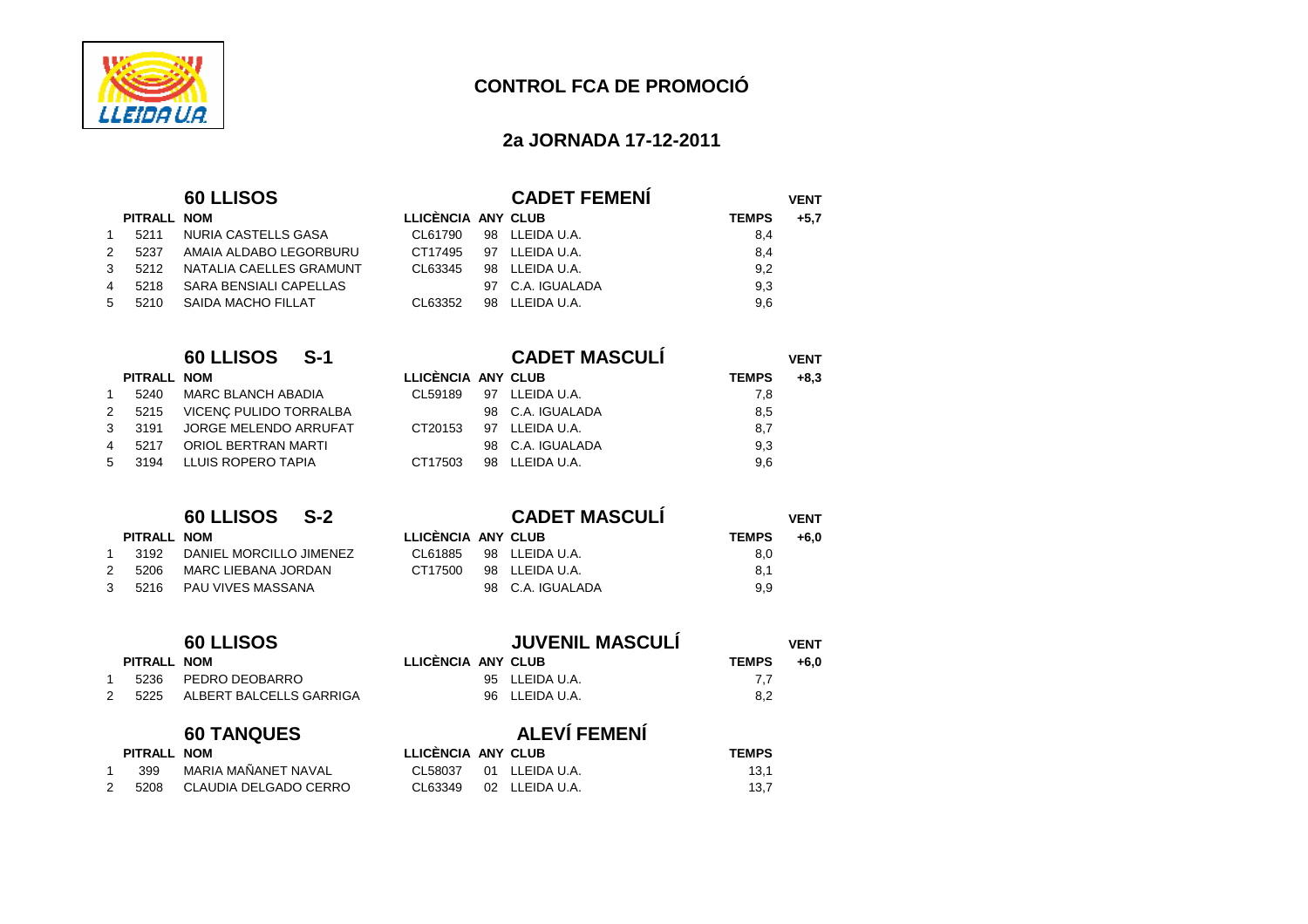

### **2a JORNADA 17-12-2011**

 $11,8$ 

 $12,5$ 

### **60 TANQUES ALEVÍ MASCULÍ**

|               | PITRALL NOM |                          | LLICÈNCIA ANY CLUB |                       | <b>TEMPS</b> |
|---------------|-------------|--------------------------|--------------------|-----------------------|--------------|
|               |             | 350 DANIEL MAÑANET NAVAL |                    | CL58038 01 LLEIDAU.A. | 12.3         |
| $\mathcal{P}$ | 5223        | DANIEL COGUL GUARDIOLA   |                    | CL55806 01 LLEIDAU.A. | 12.4         |
|               | 3, 351      | JON MAÑANET NAVAL        |                    | CL58039 01 LLEIDAU.A. | 14.8         |

# **60 TANQUES INFANTIL FEMENÍ**

| PITRALL NOM |                    | LLICÈNCIA ANY CLUB     | <b>TEMPS</b> |
|-------------|--------------------|------------------------|--------------|
| 5227        | ARIADNA CHAS ROURE | CL58646 99 LLEIDA U.A. | 12.1         |

**PITRALL NOM LLICÈNCIA ANY CLUB TEMPS**  CL54628 99 LLEIDA U.A. 11,1

|             | <b>60 TANQUES</b> |                    | <b>INFANTIL MASCULI</b> |
|-------------|-------------------|--------------------|-------------------------|
| PITRALL NOM |                   | LLICÈNCIA ANY CLUB |                         |

|   | 1 3207 | ALEIX PORRAS CANTONS |
|---|--------|----------------------|
| 2 | 3202   | JOEL COMENGE PEIRO   |
| 3 | 5207   | SERGI LIEBANA JORDAN |

### **60 TANQUES CADET FEMENÍ VENT**

|             | -- - - - - - - - - |                    | _ _ _                  |              | .    |
|-------------|--------------------|--------------------|------------------------|--------------|------|
| PITRALL NOM |                    | LLICÈNCIA ANY CLUB |                        | <b>TEMPS</b> | +7.0 |
| 3247        | CARLA ROPERO TAPIA |                    | CT17502 98 LLEIDA U.A. | 11,5         |      |

CL63348 99 LLEIDA U.A.

CT17501 00 LLEIDA U.A.

|                |             | <b>60 TANQUES</b>      |                    | <b>CADET MASCULÍ</b> |              | <b>VENT</b> |
|----------------|-------------|------------------------|--------------------|----------------------|--------------|-------------|
|                | PITRALL NOM |                        | LLICÈNCIA ANY CLUB |                      | <b>TEMPS</b> | $+7.1$      |
|                | 5206        | MARC LIEBANA JORDAN    | CT17500            | 98 LLEIDA U.A.       | 11.7         |             |
| 2              | 5217        | ORIOL BERTRAN MARTI    |                    | 98 C.A. IGUALADA     | 11,8         |             |
| 3              | 5215        | VICENC PULIDO TORRALBA |                    | 98 C.A. IGUALADA     | 12,0         |             |
| $\overline{4}$ | 5216        | PAU VIVES MASSANA      |                    | 98 C.A. IGUALADA     | 12,3         |             |

| <b>600 LLISOS</b> |             |                   |                    | <b>BENJAMÍ FEMENÍ</b> |  |              |  |  |
|-------------------|-------------|-------------------|--------------------|-----------------------|--|--------------|--|--|
|                   | PITRALL NOM |                   | LLICÈNCIA ANY CLUB |                       |  | <b>TEMPS</b> |  |  |
|                   | 3274        | CARLA MIAS SEGURA |                    | 03 LLEIDA U.A.        |  | 3,03,2       |  |  |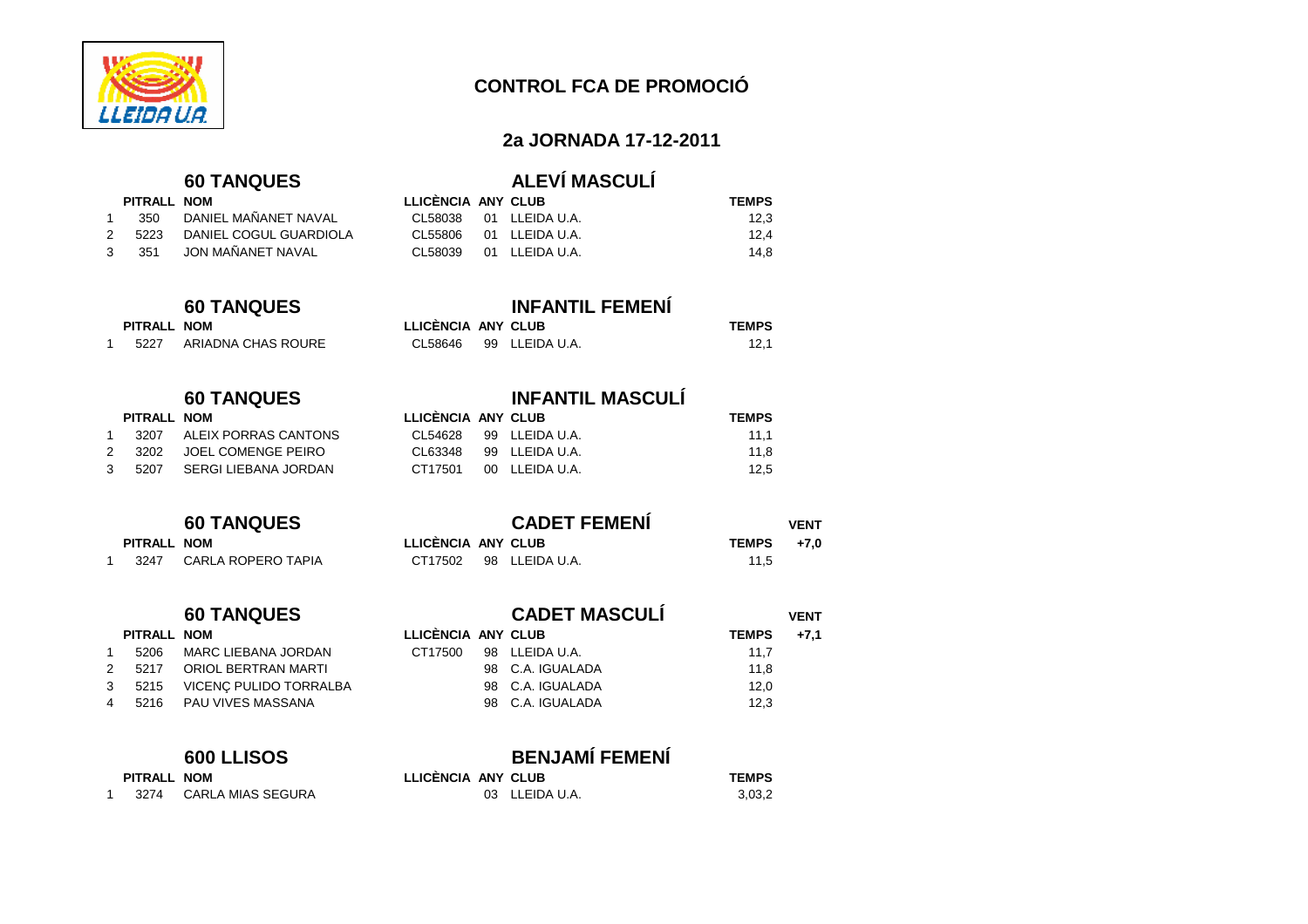

### **2a JORNADA 17-12-2011**

2,16,3

2,37,2

2,11,9

# **600 LLISOS ALEVÍ FEMENÍ**

**PITRALL NOM LLICÈNCIA ANY CLUB TEMPS**  CL63356 01 LLEIDA U.A. 1,59,3

| PITRALL NOM |                              |
|-------------|------------------------------|
|             | 1 5234 LAIA RESA ENRICH      |
| 2 399       | MARIA MAÑANET NAVAL          |
|             | 3 5208 CLAUDIA DELGADO CERRO |

### **600 LLISOS ALEVÍ MASCULÍ**

|               | PITRALL NOM |                          | LLICÈNCIA ANY CLUB        |  | <b>TEMPS</b> |
|---------------|-------------|--------------------------|---------------------------|--|--------------|
|               | 5223        | DANIEL COGUL GUARDIOLA   | CL55806 01 LLEIDAU.A.     |  | 2,10,3       |
| $\mathcal{P}$ |             | 350 DANIEL MAÑANET NAVAL | CL58038 01 LLEIDA U.A.    |  | 2,15,1       |
|               | 3, 351      | JON MAÑANET NAVAL        | $CI$ 58039 01 I FIDA U.A. |  | 2,34,2       |

CL58037 01 LLEIDA U.A.

CL63349 02 LLEIDA U.A.

# **600 LLISOS INFANTIL FEMENÍ** <sup>1</sup> 5213 YOLANDA PIFARRE RIVADULLA CL63355 99 LLEIDA U.A. 1,54,22 5227 ARIADNA CHAS ROURE CL58646 99 LLEIDA U.A.

|               | PITRALL NOM |                           | <b>LLICENCIA</b> |
|---------------|-------------|---------------------------|------------------|
| 1             |             | 3202 JOEL COMENGE PEIRO   | CL63348          |
| $\mathcal{P}$ |             | 5235 POL SANZ             |                  |
| $\mathcal{R}$ |             | 5231 DAVID SANCHO NAVAL   | CL55817          |
| 4             |             | 5207 SERGI LIEBANA JORDAN | CT17501          |

| PITRALL NOM |  |
|-------------|--|
|-------------|--|

|               | .3247 | - CARLA ROPERO TAPIA     |
|---------------|-------|--------------------------|
| $\mathcal{P}$ | 5219  | <b>MAR GARCIA PASTOR</b> |
| 3             | 5218  | SARA BENSIALI CAPELLAS   |

# **600 LLISOS ALEVÍ FEMENÍ**

**PITRALL NOM LLICÈNCIA ANY CLUB TEMPS** 

| PITRALL NOM |                      | LLICÈNCIA ANY CLUB |                  | <b>TEMPS</b> |
|-------------|----------------------|--------------------|------------------|--------------|
| 3202        | JOEL COMENGE PEIRO   | CL 63348           | 99 LLEIDA U.A.   | 1.51.9       |
| 5235        | POL SANZ             |                    | 00 C.A. IGUALADA | 2,05,7       |
| 5231        | DAVID SANCHO NAVAL   | CI 55817           | 99 LLEIDA U.A.   | 2,06,7       |
| 5207        | SERGI LIEBANA JORDAN | CT17501            | 00 LLEIDA U.A.   | 2,27,3       |
|             |                      |                    |                  |              |

# **600 LLISOS CADET FEMENÍ**

|   | PITRALL NOM |                        | LLICENCIA ANY CLUB |                  | <b>TEMPS</b> |
|---|-------------|------------------------|--------------------|------------------|--------------|
|   | 3247        | CARLA ROPERO TAPIA     | CT17502            | 98 LLEIDA U.A.   | 2,05,5       |
| 2 | 5219        | MAR GARCIA PASTOR      |                    | 98 C.A. IGUALADA | 2.13.4       |
| 3 | 5218        | SARA BENSIALI CAPELLAS |                    | 97 C.A. IGUALADA | 2.23.4       |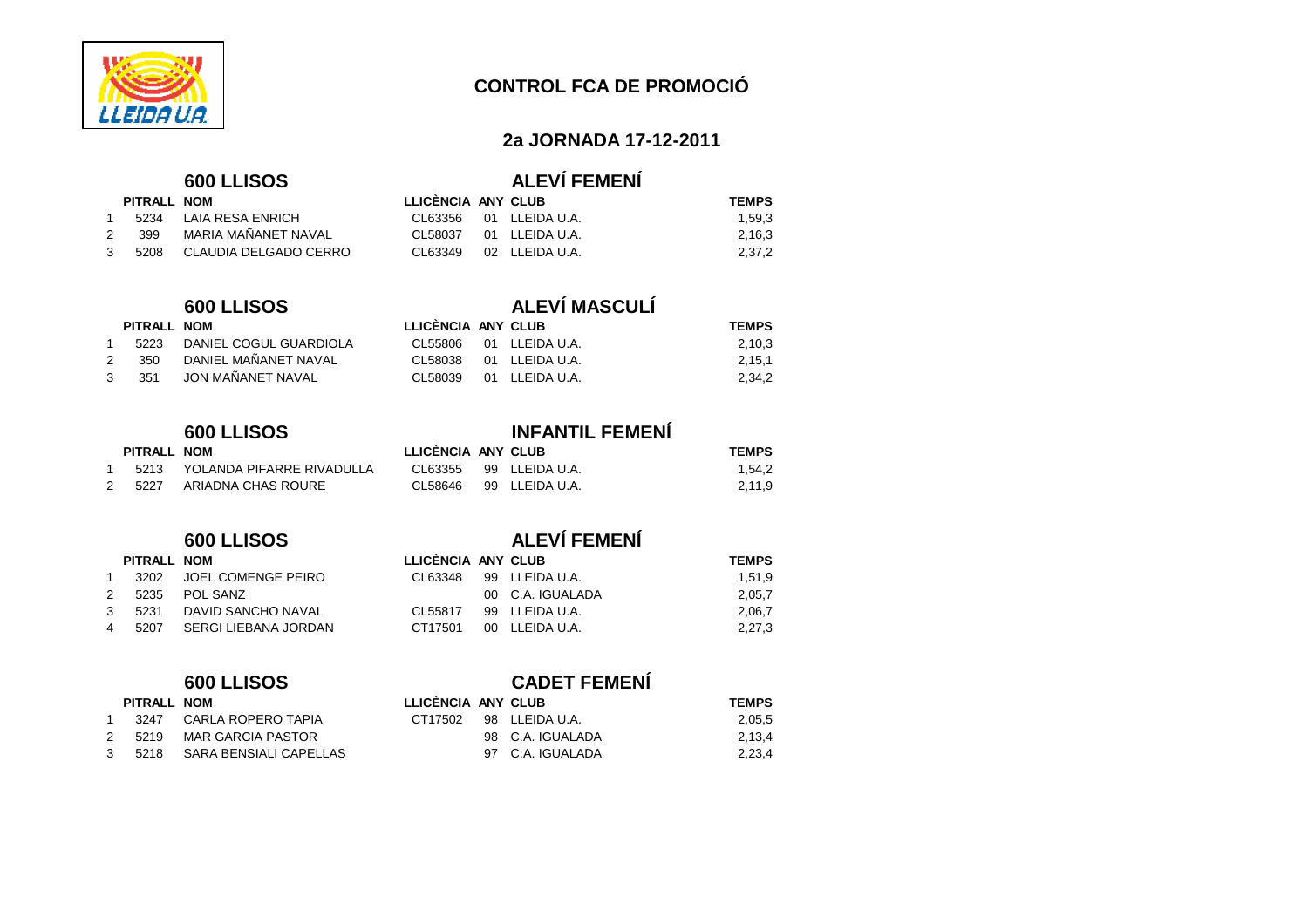

### **2a JORNADA 17-12-2011**

1,48,4

1,55,6

1,56,9

 $2,20,1$ 

3,59,0

### **600 LLISOS CADET MASCULÍ PITRALL NOM LLICÈNCIA ANY CLUB TEMPS**

CL58031 97 LLEIDA U.A. 1,44,4

**PITRALL NOM LLICÈNCIA ANY CLUB TEMPS** 

**PITRALL NOM LLICÈNCIA ANY CLUB TEMPS** 

| 5230 | SEBASTIAN CHANGO PAZMIÑO |
|------|--------------------------|
| 3191 | JORGE MELENDO ARRUFAT    |
| 5217 | ORIOL BERTRAN MARTI      |
| 3194 | LLUIS ROPERO TAPIA       |
|      | 5232 VICTOR SANCHO NAVAL |
|      | <b>PITRALL NOM</b>       |

### **1000 LLISOS ALEVÍ MASCULI**

| PITRALL NOM |  |
|-------------|--|
|-------------|--|

<sup>1</sup> 5220 NAOUFEL BENSIALI CAPELLAS 02 MAS PIERA 3,54,6

# **1000 LLISOS INFANTIL FEMENÍ**

|   | 5239 | ALBA ANDRES          |
|---|------|----------------------|
| 2 | 5229 | <b>OUAFAE SBABTI</b> |

### 99 INDEPENDENT 3,50,0<br>00 PAS A PAS 4,27,0 00 PAS A PAS

98 C.A. IGUALADA

CT20153 97 LLEIDA U.A.

CT17503 98 LLEIDA U.A.

CL54626 97 LLEIDA U.A.

### **1000 LLISOS INFANTIL MASCULÍ**

**PITRALL NOM LLICÈNCIA ANY CLUB TEMPS** 

|        | LLICENCIA ANY CLUB |                  | <b>TEMPS</b> |
|--------|--------------------|------------------|--------------|
| –<br>∠ |                    | 00 C.A. IGUALADA | 3,57,3       |

# **1000 LLISOS**<br>**CADET FEMENÍ**<br> **CADET FEMENÍ**<br> **CADET FEMENÍ**

 $PITRALL$  **NOM** <sup>1</sup> 5235 POL SANZ

### <sup>1</sup> 3248 MAR SEGURA BERENJENO CL63359 98 LLEIDA U.A. 3,45,12 3245 MARIA MODOL MESALLES CL61789 98 LLEIDA U.A.

| PITRALL NOM |                              |
|-------------|------------------------------|
|             | 1 5224 ALBERT MILLERA ANGLES |
| 2 5205      | MOHAMED MIRI                 |
|             | 3 3185 EL MAHJOUB SERHIR     |

### **800 LLISOS ABSOLUT MASCULÍ**

|    | PITRALL NOM |                       | LLICENCIA ANY CLUB |                | <b>TEMPS</b> |
|----|-------------|-----------------------|--------------------|----------------|--------------|
|    | 5224        | ALBERT MILLERA ANGLES | CL 20612           | 95 LLEIDA U.A. | 2,09,8       |
| 2. | 5205        | MOHAMED MIRI          |                    | 94 LLEIDA U.A. | 2.15.6       |
| 3  | 3185        | EL MAHJOUB SERHIR     | CI 20207           | 95 LLEIDA U.A. | 2.22.8       |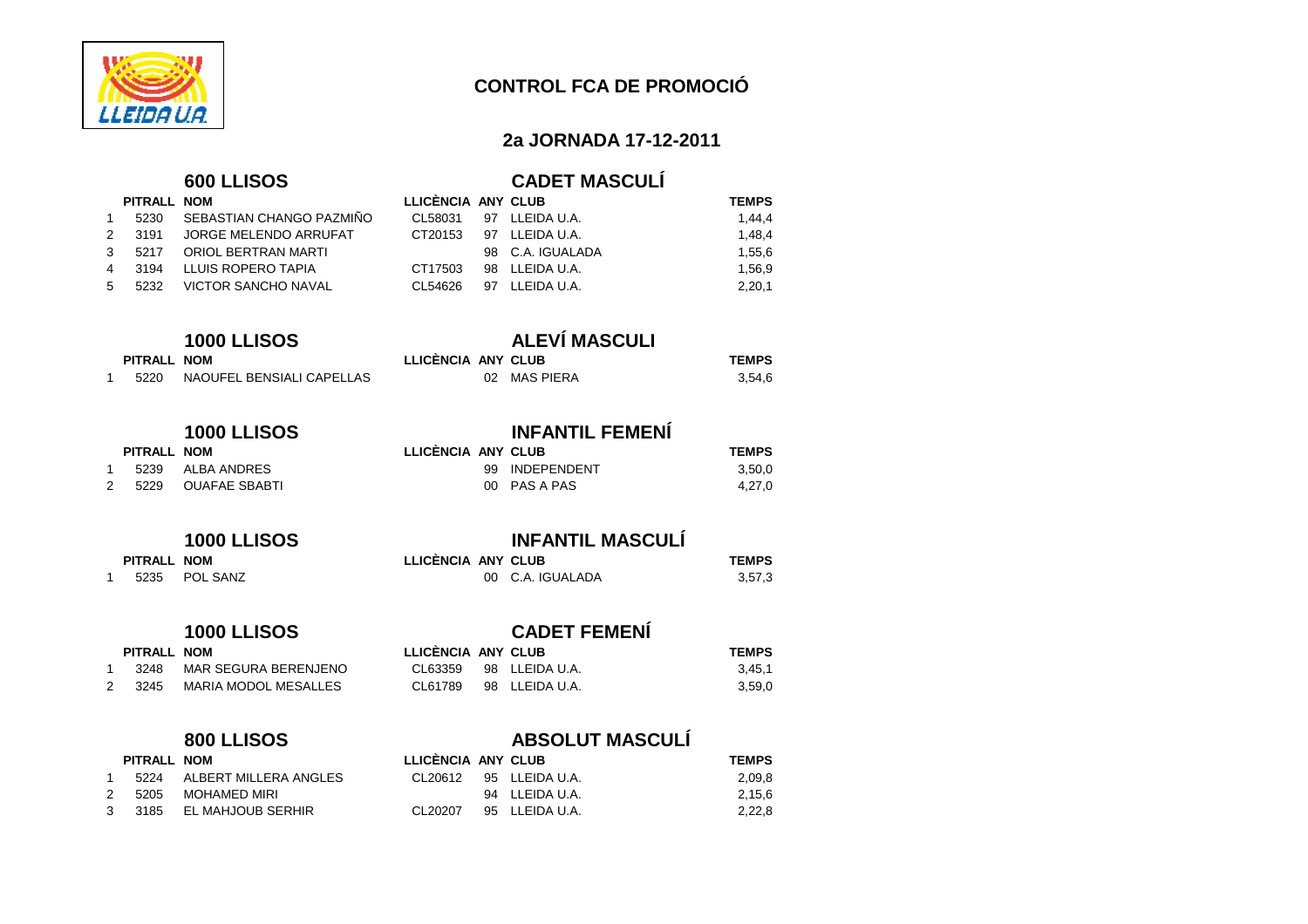

### **2a JORNADA 17-12-2011**

|              |                    | <b>TRIPLE</b>               |         | <b>INFANTIL FEMENÍ</b>  |              |              |       |                |                |      |                |
|--------------|--------------------|-----------------------------|---------|-------------------------|--------------|--------------|-------|----------------|----------------|------|----------------|
|              | <b>PITRALL NOM</b> |                             |         | <b>ANY CLUB</b>         | $\mathbf{1}$ | $\mathbf{2}$ | 3     |                | <b>4 MARCA</b> |      |                |
| -1           | 5227               | ARIADNA CHAS ROURE          | CL58646 | 99 LLEIDA U.A.          | 8,04         | 8,18         | 8,12  | Χ              | 8,18           |      |                |
| 2            | 5213               | YOLANDA PIFARRE RIVADULLA   | CL63355 | 99 LLEIDA U.A.          | X            | 7,91         | X     | 7,51           | 7,91           |      |                |
|              |                    | <b>TRIPLE</b>               |         | <b>INFANTIL MASCULÍ</b> |              |              |       |                |                |      |                |
|              | PITRALL NOM        |                             |         | <b>ANY CLUB</b>         | $\mathbf{1}$ | $\mathbf{2}$ | 3     |                | <b>4 MARCA</b> |      |                |
| $\mathbf{1}$ | 3202               | JOEL COMENGE PEIRO          | CL63348 | 99 LLEIDA U.A.          | 8,80         | 9,28         | 8,64  | 9,15           | 9,28           |      |                |
| 2            | 3207               | ALEIX PORRAS CANTONS        | CL54628 | 99 LLEIDA U.A.          | 8,72         | 8,30         | 8,35  | 8,43           | 8,72           |      |                |
| 3            | 3205               | <b>SERGI LIEBANA JORDAN</b> | CT17501 | 00 LLEIDA U.A.          | 7.76         | $\times$     | 7.14  | X              | 7,76           |      |                |
|              |                    | <b>TRIPLE</b>               |         | <b>CADET FEMENÍ</b>     |              |              |       |                |                |      |                |
|              | PITRALL NOM        |                             |         | <b>ANY CLUB</b>         | $\mathbf{1}$ | $\mathbf{2}$ | 3     | 4              | 5              |      | <b>6 MARCA</b> |
| 1            | 3247               | <b>CARLA ROPERO TAPIA</b>   | CT17502 | 98 LLEIDA U.A.          | 8,09         | 8,28         | 8,17  | 8,05           | 7,58           | 8,28 | 8,28           |
|              |                    | <b>TRIPLE</b>               |         | <b>CADET MASCULÍ</b>    |              |              |       |                |                |      |                |
|              | PITRALL NOM        |                             |         | <b>ANY CLUB</b>         | $\mathbf{1}$ | $\mathbf{2}$ | 3     | 4              | 5              |      | <b>6 MARCA</b> |
| 1            | 3189               | <b>MARC LIEBANA JORDAN</b>  | CT17500 | 98 LLEIDA U.A.          | 9.71         | 9,15         | 8,22  | 9,22           | 9,59           | 9.82 | 9,82           |
|              |                    | PILOTA 250 GR.              |         | <b>BENJAMÍ FEMENÍ</b>   |              |              |       |                |                |      |                |
|              | PITRALL NOM        |                             |         | <b>ANY CLUB</b>         | $\mathbf{1}$ | $\mathbf{2}$ |       | 3 MARCA        |                |      |                |
| $\mathbf{1}$ | 3274               | <b>CARLA MIAS SEGURA</b>    |         | 03 LLEIDA U.A.          | 13.79        | 11,56        |       | 9,32 13,79     |                |      |                |
|              |                    | PILOTA 250 GR.              |         | <b>BENJAMÍ MASCULÍ</b>  |              |              |       |                |                |      |                |
|              | PITRALL NOM        |                             |         | <b>ANY CLUB</b>         | $\mathbf{1}$ | $\mathbf{2}$ |       | <b>3 MARCA</b> |                |      |                |
| 1            | 3219               | ADRIA CAMBERO FABREGAT      | CL61786 | 03 LLEIDA U.A.          | 16,97        | 17,37        |       | 16,62 17,37    |                |      |                |
|              |                    | PILOTA 400 GR.              |         | <b>ALEVÍ FEMENÍ</b>     |              |              |       |                |                |      |                |
|              | PITRALL NOM        |                             |         | <b>ANY CLUB</b>         | $\mathbf{1}$ | $\mathbf{2}$ |       | <b>3 MARCA</b> |                |      |                |
| 1            | 399                | MARIA MAÑANET NAVAL         | CL58037 | 01 LLEIDA U.A.          | 16,90        | 12,15        | 15,56 | 16,90          |                |      |                |
| 2            | 5208               | CLAUDIA DELGADO CERRO       | CL63349 | 02 LLEIDA U.A.          | 5,46         | X            | 5,07  | 5,46           |                |      |                |
| 3            | 5228               | SUSANA MELENDO ARRUFAT      |         | 02 LLEIDA U.A.          | 4,14         | 3,03         | 2,90  | 4,14           |                |      |                |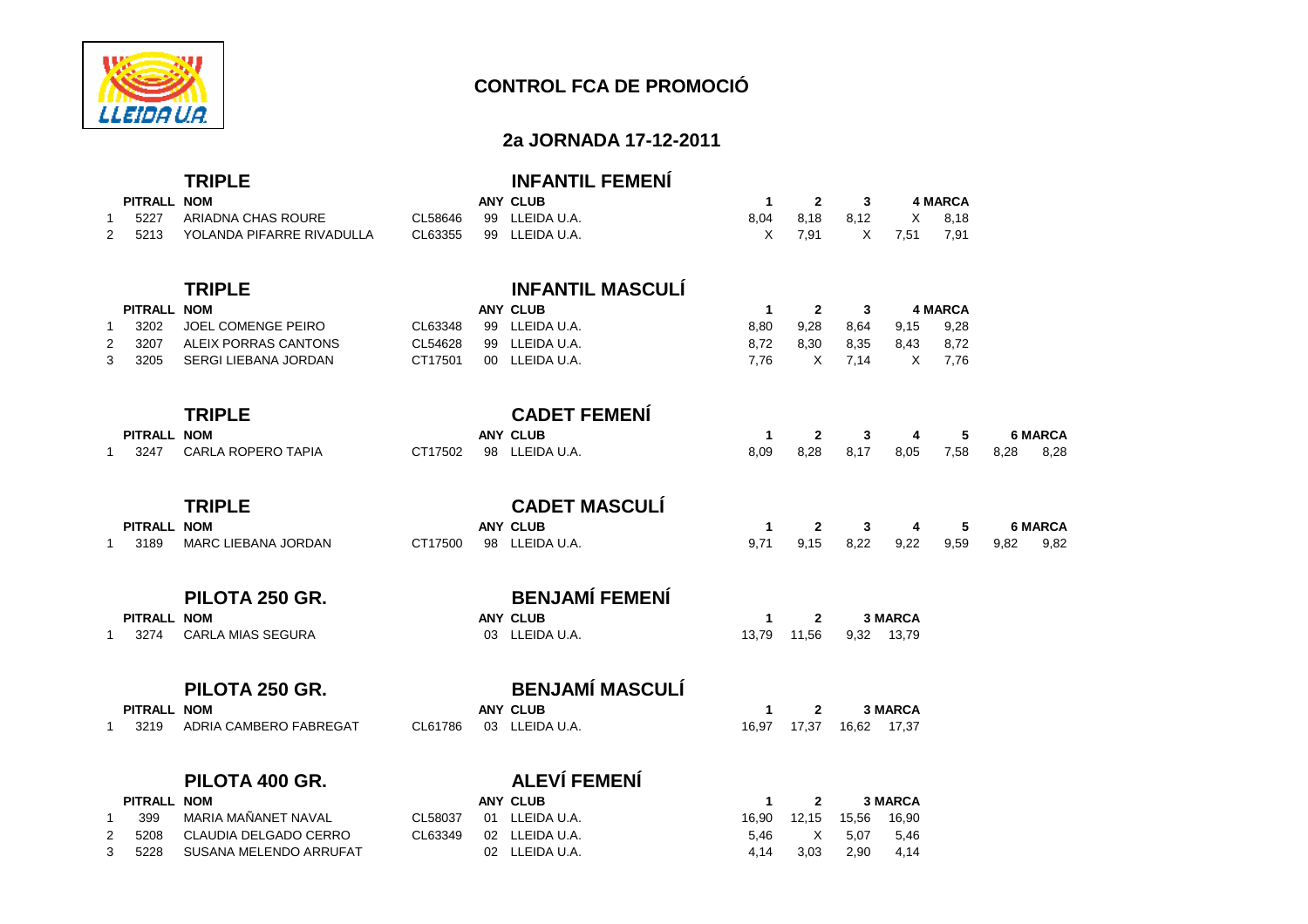

 $PITRAL$ 

# **CONTROL FCA DE PROMOCIÓ**

### **2a JORNADA 17-12-2011**

11,65

6,92 6,22 6,38 7,13

| PILOTA 400 GR. |  |  |
|----------------|--|--|
|----------------|--|--|

# **PILOTA 400 GR. ALEVÍ MASCULÍ**

| PITRALL NOM |                        |          | ANY CLUB       |       |            |                  | <b>3 MARCA</b> |
|-------------|------------------------|----------|----------------|-------|------------|------------------|----------------|
| 5223        | DANIEL COGUL GUARDIOLA | CL 55806 | 01 LLEIDA U.A. | 20.80 |            | X 21,20 21,20    |                |
| 350         | DANIEL MAÑANET NAVAL   | CL58038  | 01 LLEIDA U.A. | 11.65 |            | 8,62 10,96 11,65 |                |
| 351         | JON MAÑANET NAVAL      | CL58039  | 01 LLEIDA U.A. |       | 9.10 13.00 | X 13.00          |                |
|             |                        |          |                |       |            |                  |                |

# **PES 2 KG. ALEVÍ FEMENÍ**

|   | PITRALL NOM |                       |         | <b>ANY CLUB</b> |      |      |           | <b>3 MARCA</b> |
|---|-------------|-----------------------|---------|-----------------|------|------|-----------|----------------|
|   | 399         | MARIA MAÑANET NAVAL   | CL58037 | 01 LLEIDA U.A.  | 4.45 | 4.82 | 4.29      | 4.82           |
| 2 | 5208        | CLAUDIA DELGADO CERRO | CL63349 | 02 LLEIDA U.A.  | 3.08 | 3.58 | 3,32 3,58 |                |

# **PES 2 KG.**<br>**ALEVÍ MASCULÍ**<br>ANY CLUB

| PITRALL NOM |                        |          | ANY CLUB       |      | $\overline{\mathbf{2}}$ |        | <b>3 MARCA</b> |
|-------------|------------------------|----------|----------------|------|-------------------------|--------|----------------|
| 5223        | DANIEL COGUL GUARDIOLA | CL 55806 | 01 LLEIDA U.A. |      | 7.54 7.41               | 6.98   | 7,54           |
| 350         | DANIEL MAÑANET NAVAL   | CL58038  | 01 LLEIDA U.A. |      | 4.45 5.08               | X 5.08 |                |
| 351         | JON MAÑANET NAVAL      | CL58039  | 01 LLEIDA U.A. | 3.62 | 3.59                    | - 3.91 | -3,91          |

### **PES 2 KG. INFANTIL FEMENÍ**

| . |             |                           |  |                        |      |  |                  |     |      |                |
|---|-------------|---------------------------|--|------------------------|------|--|------------------|-----|------|----------------|
|   | PITRALL NOM |                           |  | ANY CLUB               |      |  | $\frac{3}{4}$    | - 5 |      | <b>6 MARCA</b> |
|   | 3259        | YOLANDA PIFARRE RIVADULLA |  | CL63355 99 LLEIDA U.A. | 7.66 |  | X 9,11 7,60 8,13 |     | 9.38 | 9,38           |

|   |             | PES 3 KG.            |         |    | <b>INFANTIL MASCULI</b> |      |      |      |      |      |      |                |
|---|-------------|----------------------|---------|----|-------------------------|------|------|------|------|------|------|----------------|
|   | PITRALL NOM |                      |         |    | <b>ANY CLUB</b>         |      |      |      | 4    | 5.   |      | <b>6 MARCA</b> |
|   | 3202        | JOEL COMENGE PEIRO   | CL63348 | 99 | LLEIDA U.A.             | 6,25 | 5,88 | 6,08 | 4,61 | 6,09 | 5,07 | 6,25           |
| 2 | 3205        | SERGI LIEBANA JORDAN | CT17501 | 00 | LLEIDA U.A.             | 6,09 | 5,35 | 6,10 | 5,73 | 5,00 | 5,90 | 6,10           |
|   |             | PES 3 KG.            |         |    | <b>CADET FEMENI</b>     |      |      |      |      |      |      |                |
|   | PITRALL NOM |                      |         |    | <b>ANY CLUB</b>         |      |      |      | 4    | 5    |      | <b>6 MARCA</b> |
|   | 3242        | MAR JOVE MORENO      | CL58647 | 97 | LLEIDA U.A.             | 9,38 | 9,43 | 9,29 | 9,49 | 9,43 | 9.70 | 9.70           |

- 
- 2 5218 SARA BENSIALI CAPELLAS 97 C.A. IGUALADA 6,7,13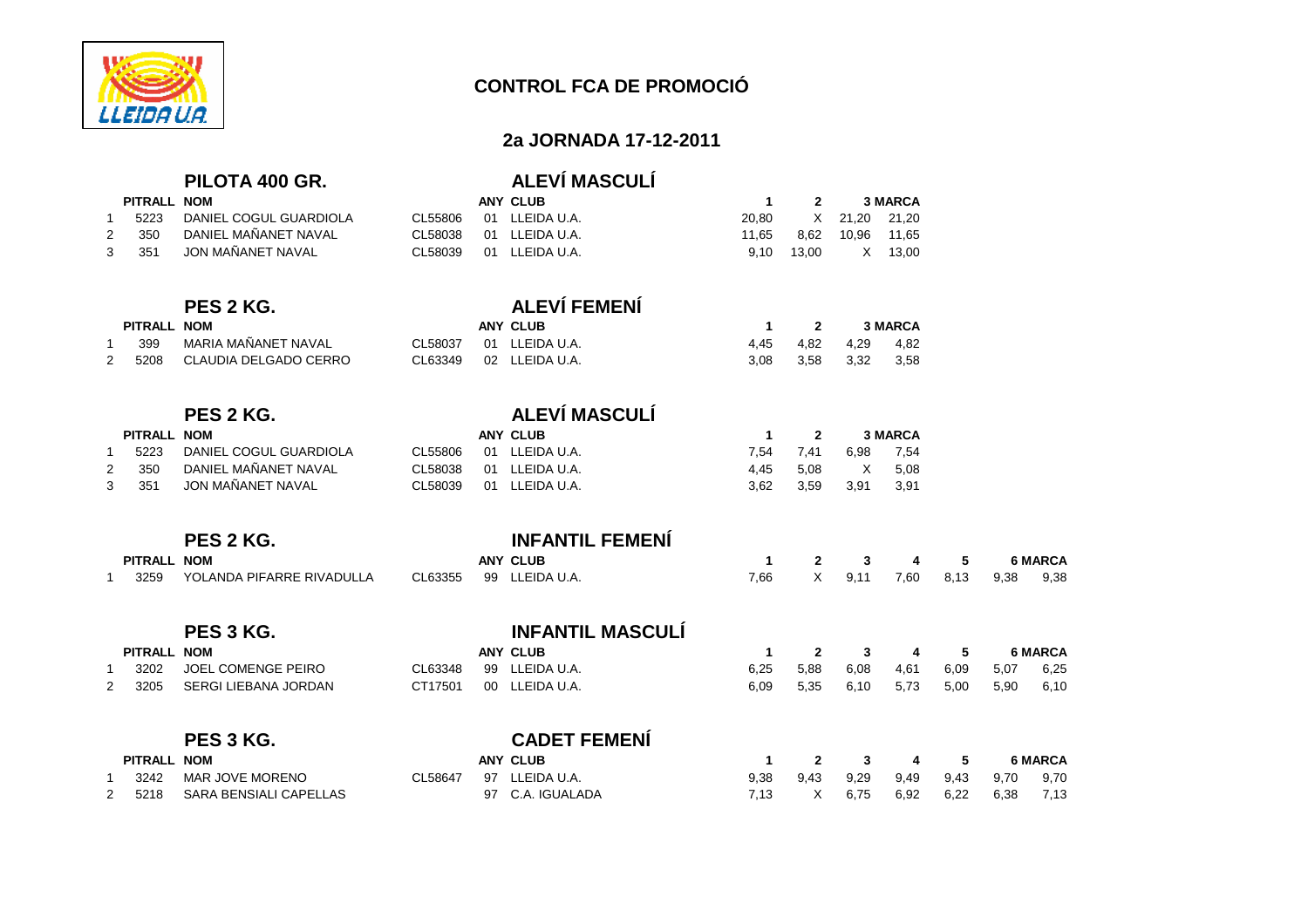

### **2a JORNADA 17-12-2011**

|                |                    | PES 4 KG.                     |         |    | <b>CADET MASCULI</b>      |              |              |                |                |            |       |                |
|----------------|--------------------|-------------------------------|---------|----|---------------------------|--------------|--------------|----------------|----------------|------------|-------|----------------|
|                | PITRALL NOM        |                               |         |    | <b>ANY CLUB</b>           | $\mathbf{1}$ | $\mathbf{2}$ | 3              | 4              | 5          |       | <b>6 MARCA</b> |
| $\mathbf{1}$   | 3189               | <b>MARC LIEBANA JORDAN</b>    | CT17500 | 98 | LLEIDA U.A.               | 11,12        | 11,26        | 10,92          | 9,88           | 11,39      | 11,08 | 11,39          |
| $\overline{2}$ | 5215               | VICENÇ PULIDO TORRALBA        |         | 98 | C.A. IGUALADA             | 8,10         | 8,18         | 8,46           | 8,25           | 8,31       | 8,76  | 8,76           |
| 3              | 5232               | <b>VICTOR SANCHO NAVAL</b>    | CL54626 | 97 | LLEIDA U.A.               | 6,33         | 7,40         | 7,55           | 7,92           | 8,00       | 7,82  | 8,00           |
| 4              | 5217               | <b>ORIOL BERTRAN MARTI</b>    |         | 98 | C.A. IGUALADA             | 7,50         | 7,28         | 7,31           | 7,14           | 7,03       | 7,53  | 7,53           |
| 5              | 5240               | <b>MARC BLANCH ABADIA</b>     | CL59189 | 97 | LLEIDA U.A.               | $\times$     | 6,28         | 7,51           | 7,49           | 7,45       | 6,80  | 7,51           |
| 6              | 3191               | JORGE MELENDO ARRUFAT         | CT20153 | 97 | LLEIDA U.A.               | 7,29         | 7,01         | 7,32           | X              | 7,09       | 7,11  | 7,32           |
|                |                    | PES 5 KG.                     |         |    | <b>JUVENIL MASCULÍ</b>    |              |              |                |                |            |       |                |
|                | <b>PITRALL NOM</b> |                               |         |    | <b>ANY CLUB</b>           | 1            | $\mathbf{2}$ | 3              | 4              | 5          |       | <b>6 MARCA</b> |
| $\mathbf{1}$   | 5233               | <b>JAVI BARRERA GUTIERREZ</b> |         | 95 | <b>ISS - L'HOSPITALET</b> | 12,58        | 13,68        | 12,88          | X              | 13,61      | 12,87 | 13,68          |
| 2              | 5209               | <b>NIL ESTEVE SERRA</b>       | CT19601 | 95 | LLEIDA U.A.               | X            | 11,92        | X              | 12,37          | X          | 11,25 | 12,37          |
|                |                    | PES 6 KG.                     |         |    | <b>JUNIOR MASCULI</b>     |              |              |                |                |            |       |                |
|                | <b>PITRALL NOM</b> |                               |         |    | <b>ANY CLUB</b>           | 1            | $\mathbf{2}$ | 3              | 4              | 5          |       | <b>6 MARCA</b> |
| $\mathbf{1}$   | 5226               | JOSEP M. SOLE MERCE           |         | 94 | LLEIDA U.A.               | X            | 6,64         | X              | 7,15           | 6,31       | 7,15  | 7,15           |
|                |                    | <b>PERXA</b>                  |         |    | <b>INFANTIL MASCULI</b>   |              |              |                |                |            |       |                |
|                | PITRALL NOM        |                               |         |    | <b>ANY CLUB</b>           | 1,40         | 1,60         | 1,80           | 2,00           | 2,20       |       | 2,40 MARCA     |
| $\mathbf{1}$   | 3202               | JOEL COMENGE PEIRO            | CL63348 | 99 | LLEIDA U.A.               | 0            | 0            | 0              | X <sub>0</sub> | 0          | XXX   | 2,20           |
| 2              | 3207               | ALEIX PORRAS CANTONS          | CL54628 |    | 99 LLEIDA U.A.            | 0            | 0            | X <sub>0</sub> | $\Omega$       | <b>XXX</b> |       | 2,00           |
| 3              | 5207               | <b>SERGI LIEBANA JORDAN</b>   | CT17501 |    | 00 LLEIDA U.A.            | $\mathbf 0$  | <b>XXX</b>   |                |                |            |       | 1,40           |
| 4              | 5231               | <b>DAVID SANCHO NAVAL</b>     | CL55817 | 99 | LLEIDA U.A.               | <b>XXX</b>   |              |                |                |            |       | <b>SM</b>      |
|                |                    | <b>PERXA</b>                  |         |    | <b>CADET FEMENÍ</b>       |              |              |                |                |            |       |                |
|                | <b>PITRALL NOM</b> |                               |         |    | <b>ANY CLUB</b>           | 1,40         |              | 1,60 MARCA     |                |            |       |                |
| $\mathbf 1$    | 3247               | <b>CARLA ROPERO TAPIA</b>     | CT17502 | 98 | LLEIDA U.A.               | 0            | <b>XXX</b>   | 1,40           |                |            |       |                |
|                |                    | <b>PERXA</b>                  |         |    | <b>CADET MASCULÍ</b>      |              |              |                |                |            |       |                |
|                | PITRALL NOM        |                               |         |    | <b>ANY CLUB</b>           | 1,40         | 1,60         | 1,80           | 2,00           | 2,20       |       | 2,40 MARCA     |
| $\mathbf{1}$   | 3189               | MARC LIEBANA JORDAN           | CT17500 | 98 | LLEIDA U.A.               | $\Omega$     | $\Omega$     | $\Omega$       | X <sub>0</sub> | 0          | XXX   | 2,20           |